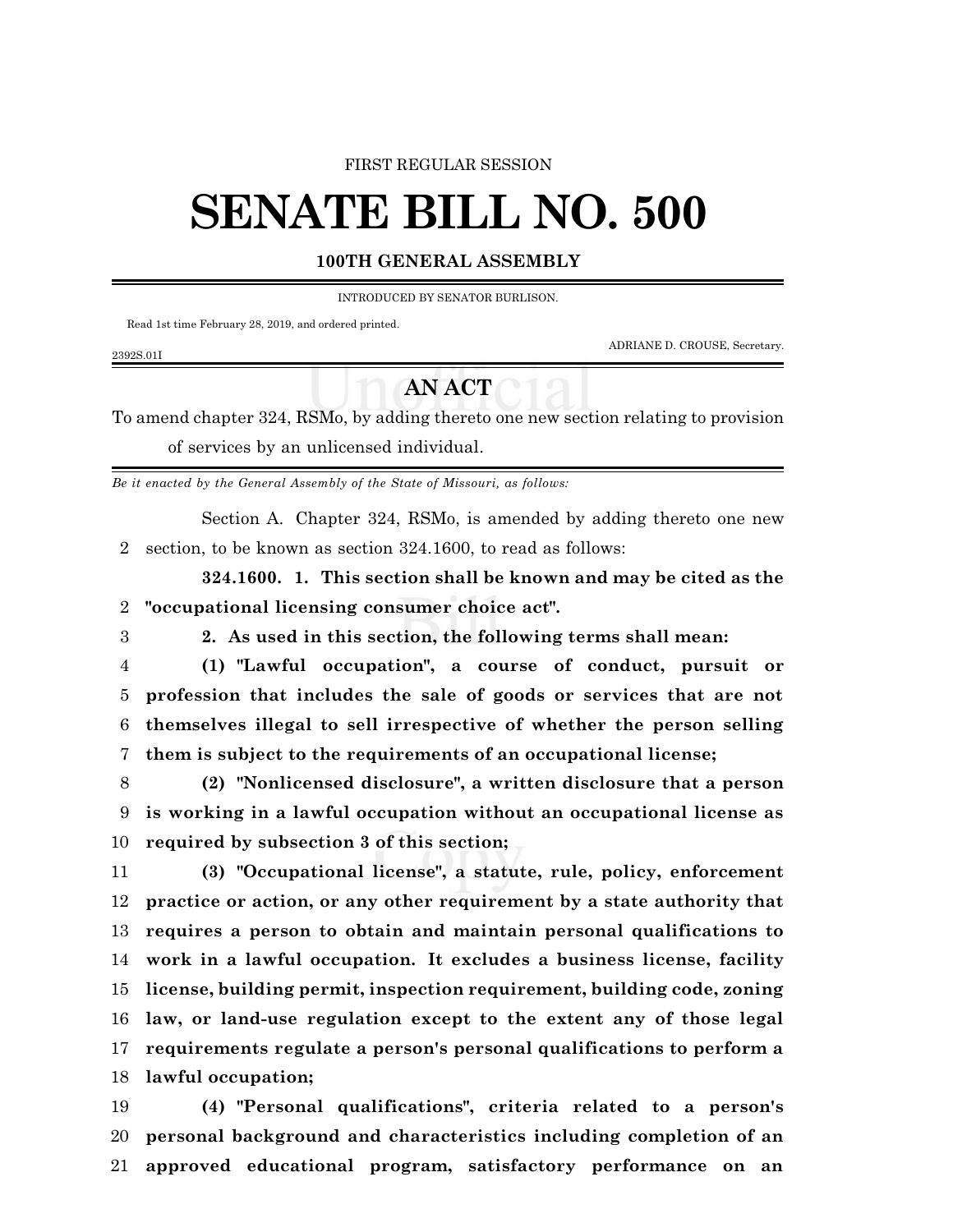**examination, work experience, other evidence of attainment of requisite skills or knowledge, and completion of continuing education;**

 **(5) "State authority", any state agency, department, board, commission, or other governing body, and includes executive and administrative officers of such bodies.**

 **3. (1) To provide a service for which state law otherwise requires an occupational license, an unlicensed person shall make a nonlicensed disclosure stating that:**

 **(a) The unlicensed person is working in a lawful occupation without a license;**

 **(b) The state otherwise requires that providers of the service hold an occupational license; and**

 **(c) The unlicensed person is allowed to provide the service under this section.**

 **(2) The unlicensed person shall make the nonlicensed disclosure in subdivision (1) of this subsection by at least one of the following means:**

 **(a) By notice on the homepage of the unlicensed person's website;**

 **(b) By sending a letter, email, or other written correspondence to the consumer prior to providing the service;**

 **(c) By notice posted at the entry of the facility at which the consumer enters to receive services from the unlicensed person; or**

 **(d) In a written contract or purchase order signed by the consumer prior to providing the service.**

 **4. An unlicensed person may meet the requirements of subsection 3 of this section by using the following form:**

 **"I. PROVIDER's DISCLOSURE: Missouri law requires providers of the service that you, the consumer, are agreeing to purchase in this contract to hold an occupational license. I am not licensed by the state, but by providing this nonlicensed disclosure I am allowed by Section 324.1600, RSMo, to perform the service in this contract.**

**Unlicensed Person's Name Unlicensed Person's Website**

**(Printed)**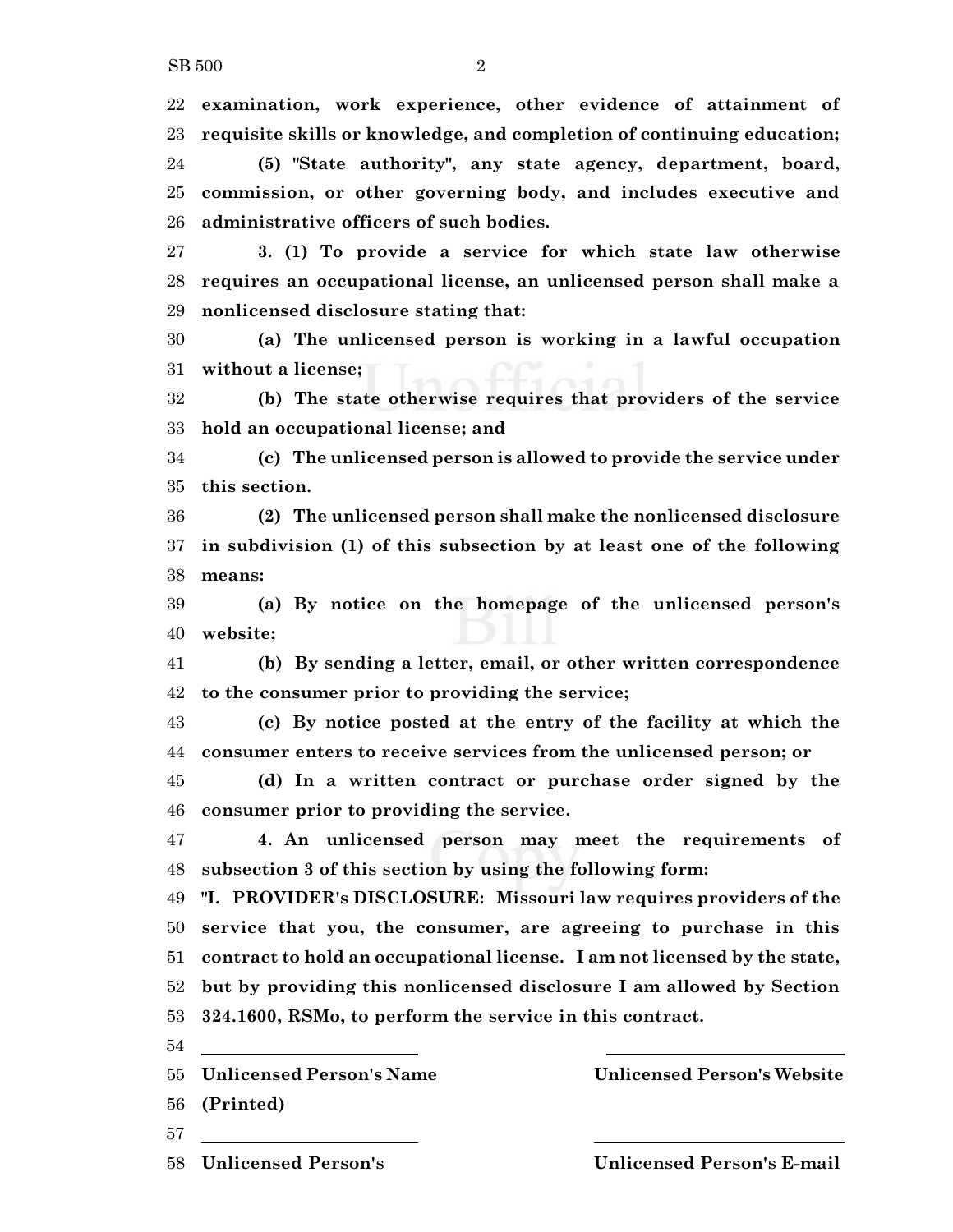SB 3

| 59 | <b>Physical Address</b>                                                  | <b>Address</b>                                                  |  |
|----|--------------------------------------------------------------------------|-----------------------------------------------------------------|--|
| 60 |                                                                          |                                                                 |  |
| 61 | <b>Unlicensed Person's</b>                                               | <b>Unlicensed Person's 2nd</b>                                  |  |
| 62 | <b>Telephone Number</b>                                                  | <b>Telephone Number</b>                                         |  |
| 63 | Service provided:                                                        |                                                                 |  |
| 64 |                                                                          |                                                                 |  |
| 65 |                                                                          |                                                                 |  |
| 66 |                                                                          |                                                                 |  |
| 67 |                                                                          |                                                                 |  |
| 68 | <b>Unlicensed Person's Signature</b>                                     | Date                                                            |  |
| 69 | The unlicensed person may list the private trade organizations to        |                                                                 |  |
| 70 | which the unlicensed person belongs and any titles or credentials the    |                                                                 |  |
| 71 | unlicensed person earned from those organizations.                       |                                                                 |  |
| 72 | II. CONSUMER ACKNOWLEDGMENT: I acknowledge I am entering                 |                                                                 |  |
| 73 | into an agreement with a provider who does not hold an occupational      |                                                                 |  |
| 74 | license. I understand Missouri licenses this occupation, and I may       |                                                                 |  |
| 75 | contract with either a licensed or unlicensed person for this service.   |                                                                 |  |
| 76 |                                                                          |                                                                 |  |
| 77 | <b>Consumer's Signature</b>                                              | Date"                                                           |  |
| 78 | 5. A person otherwise subject to the requirements of an                  |                                                                 |  |
| 79 | occupational license by a state authority may work in the state without  |                                                                 |  |
| 80 | an occupational license if such person makes a nonlicensed disclosure.   |                                                                 |  |
| 81 | 6. An employer or contractor may:                                        |                                                                 |  |
| 82 | (1) Hire or contract with an unlicensed person otherwise subject         |                                                                 |  |
| 83 | to the requirements of occupational licenses; and                        |                                                                 |  |
| 84 | (2) Offer such unlicensed person's services to a consumer if the         |                                                                 |  |
| 85 |                                                                          | employer or contractor makes a nonlicensed disclosure.          |  |
| 86 | 7. An unlicensed person may not be denied any privilege in state         |                                                                 |  |
| 87 | law granted to a person holding an occupational license provided a       |                                                                 |  |
| 88 |                                                                          | nonlicensed disclosure is made by the unlicensed person, or the |  |
| 89 | unlicensed person's employer or contractor.                              |                                                                 |  |
| 90 | 8. A state authority shall disclose on such state authority's            |                                                                 |  |
| 91 | internet website and all written or digital and online application forms |                                                                 |  |
| 92 | for occupational licenses that a person may work in the state without    |                                                                 |  |
| 93 | an occupational license otherwise required, provided a nonlicensed       |                                                                 |  |
| 94 | disclosure is made by the unlicensed person or the unlicensed person's   |                                                                 |  |
| 95 | employer or contractor.                                                  |                                                                 |  |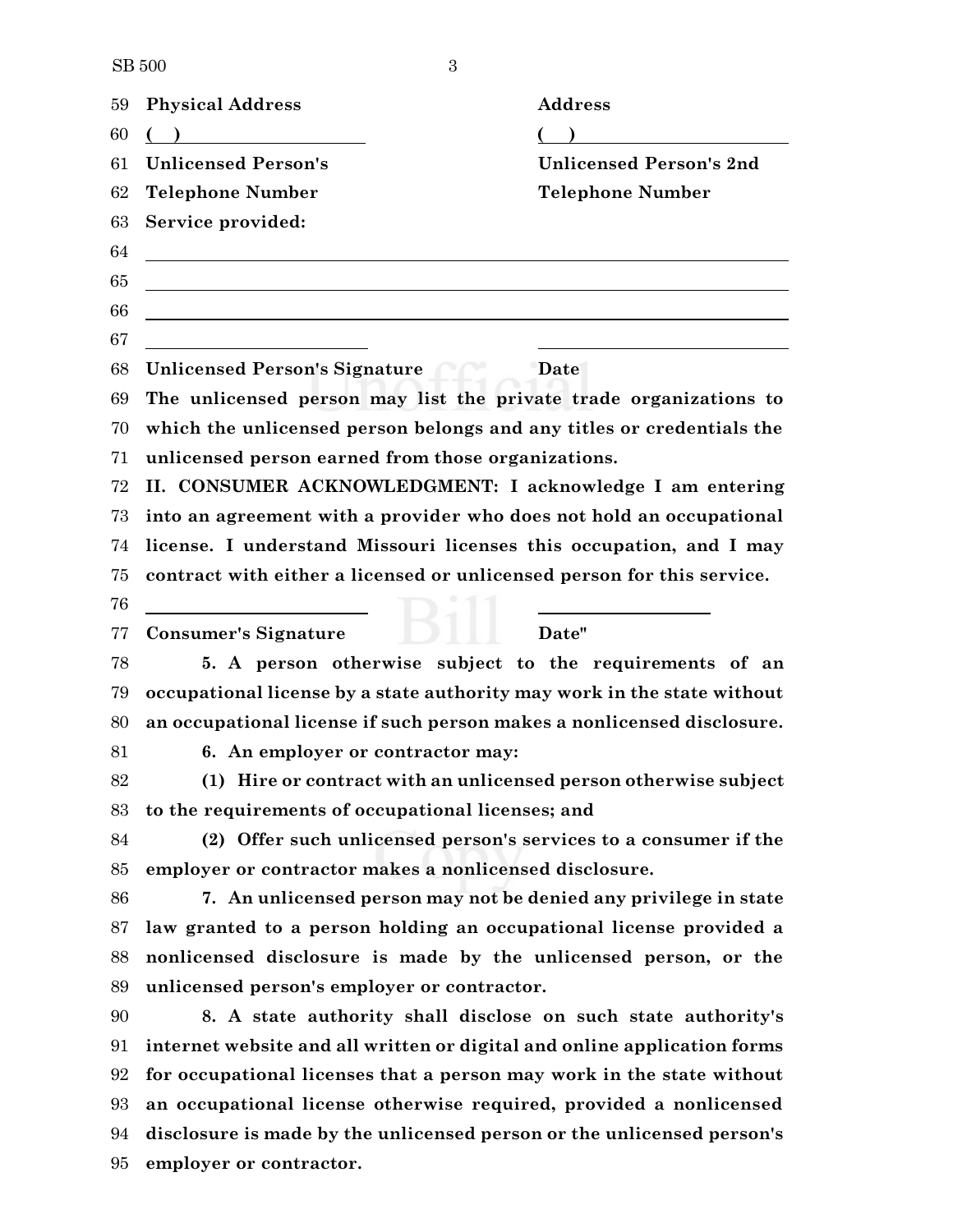**9. Production of a nonlicensed disclosure or other evidence made under oath or affirmation that shows disclosure was made by another means allowed by subsection 3 of this section prior to providing the service is a defense against any administrative, civil or criminal action brought by a state authority for the purpose of enforcing the personal qualifications necessary to obtain and maintain an occupational license. Production of such evidence shall result in the immediate dismissal with prejudice of any administrative, civil or criminal action brought by a state authority for the purpose of enforcing the personal qualifications necessary to obtain and maintain an occupational license against an unlicensed person engaged in a lawful occupation.**

 **10. Any consumer injured by an unlicensed person operating under this section may bring in small-claims or circuit court a civil action and recover damages, together with costs and disbursements, including costs of investigation and reasonable attorney's fees, and receive other equitable relief as determined by the court. The court may, as appropriate, enter a consent judgment or decree without the finding of illegality.**

 **11. This act shall apply to the regulation of all licensed occupations in the state except for the following providers of human healthcare:**

 **(1) Anesthesiologists and anesthesiologist assistants licensed under chapter 334;**

**(2) Athletic trainers licensed under chapter 334;**

**(3) Chiropractors licensed under chapter 331;**

**(4) Dentists and dental hygienists licensed under chapter 332;**

**(5) Optometrists licensed under chapter 336;**

 **(6) Pharmacists and pharmacy technicians licensed under chapter 338;**

 **(7) Physical therapists and physical therapist assistants licensed under chapter 334;**

**(8) Podiatrists licensed under chapter 330;**

**(9) Psychologists licensed under chapter 337;**

 **(10) Physicians and physician assistants licensed under chapter 334;**

**(11) Registered nurse professionals licensed under chapter 335;**

**(12) Respiratory care practitioners licensed under chapter 334.**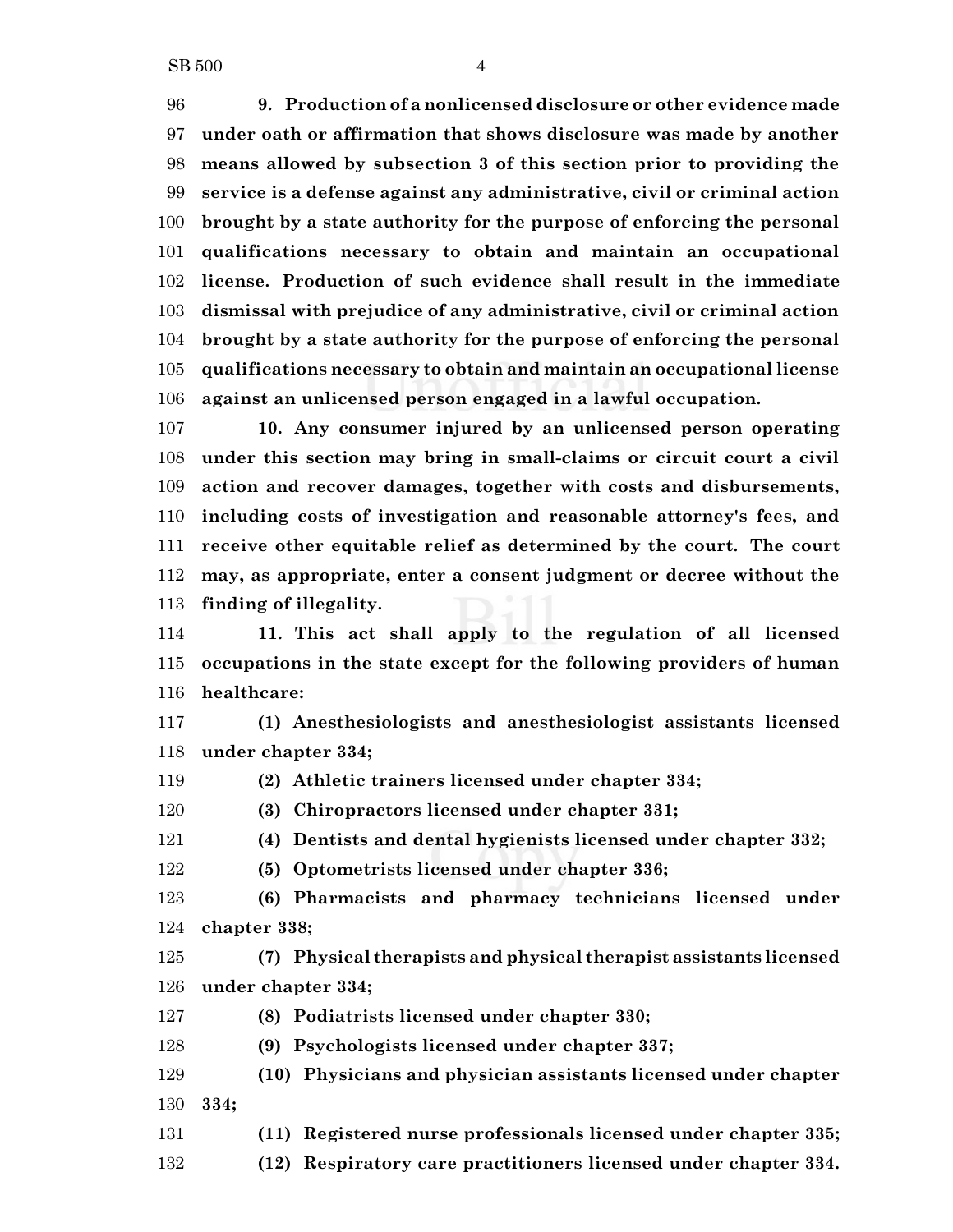**12. Nothing in this section shall be construed to require:**

 **(1) A state authority, county or other governmental body to employ or contract with a person who does not hold an occupational license;**

 **(2) A state, county, or other governmental body to approve plans, drawings or documents related to the construction of buildings or houses submitted by a person who does not hold an occupational license;**

 **(3) The federal government to grant credentials, privileges or benefits under federal law to a person who does not hold an occupational license;**

**(4) A consumer to employ or contract with an unlicensed person;**

 **(5) An employer, person, or company to employ or contract with an unlicensed person;**

 **(6) An insurance or bonding company to issue a policy or bond to an unlicensed person;**

 **(7) A state authority, federal government, or health insurance carrier, as defined in section 376.1350, to pay or reimburse an unlicensed person for their services;**

 **(8) A hospital or medical facility to grant admitting, operating or other privileges to an unlicensed person;**

 **(9) A physician to order a prescription to be filled by an unlicensed person;**

 **(10) A judicial court to allow an unlicensed person to practice law before it on behalf of a consumer;**

 **(11) A state authority to refrain from ordering the revocation of occupational license and prohibiting any person whose occupational license has been revoked from working as an unlicensed person in that same occupation;**

 **(12) A state authority to refrain from obtaining a court order enjoining a person whose previously-held occupational license was revoked from working as an unlicensed person in that same occupation;**

 **(13) A state authority to refrain from enforcing health and safety regulations, including regulations permitting inspections, which are not related to the personal qualifications necessary to obtain and maintain an occupational license; or**

**(14) A private certification organization to grant or deny its**